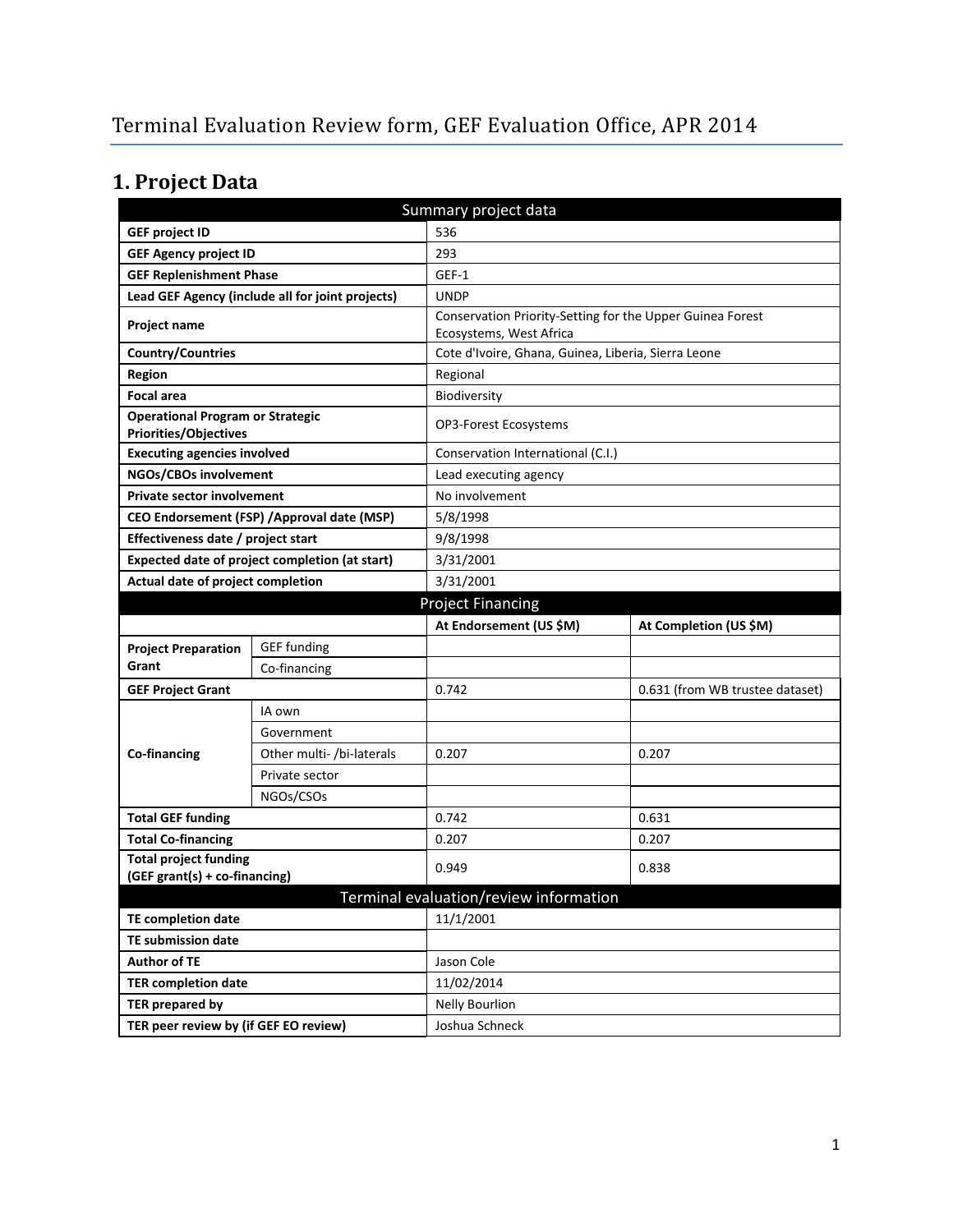| <b>Criteria</b>                                  | <b>Final PIR</b> | <b>IA Terminal</b><br><b>Evaluation</b> | <b>IA Evaluation</b><br><b>Office Review</b> | <b>GEF EO Review</b> |
|--------------------------------------------------|------------------|-----------------------------------------|----------------------------------------------|----------------------|
|                                                  | HS               | N/A                                     |                                              |                      |
| <b>Project Outcomes</b>                          |                  |                                         | N/A                                          | <b>MS</b>            |
| <b>Sustainability of Outcomes</b>                | ML               | N/A                                     |                                              | ML                   |
| <b>M&amp;E Design</b>                            | N/A              | N/A                                     | N/A                                          | <b>MS</b>            |
| <b>M&amp;E</b> Implementation                    | N/A              | N/A                                     | N/A                                          | UA                   |
| <b>Quality of Implementation</b>                 | N/A              | N/A                                     | N/A                                          | UA                   |
| <b>Quality of Execution</b>                      | N/A              | N/A                                     | N/A                                          | MU                   |
| <b>Quality of the Terminal Evaluation Report</b> |                  |                                         |                                              | MS                   |

# **2. Summary of Project Ratings**

## **3. Project Objectives**

3.1 Global Environmental Objectives of the project:

According to the PD (pg.2) the Global Environment Objective is to "improve the conservation of biodiversity in West Africa's critically threatened Upper Guinea forest ecosystem".

The Upper Guinea (UG) forest ecosystem, extending from Ghana into Côte d'Ivoire, Liberia, Sierra Leone and Guinea is one of the most biologically valuable rainforests in the world (PD, p. 4). At the time of project proposition, the Upper Guinea Forests ecosystem was not adequately protected, and remained one of the most threatened forest ecosystems globally. Little effort had been made toward integrating scientific information into a plan for a regional approach to conservation of Upper Guinea forest biodiversity. This project provides a framework for conservation planning and implementation through a consensus building process (PD. pg. 4).

#### 3.2 Development Objectives of the project:

The development objective of the project as given in the logframe is "to document the "State of knowledge" on the UG forest ecosystem, establish consensus on priority actions, catalyze collaboration at a regional level, integrate ecosystem-wide priorities into national planning, and mobilize actions to address priority issues". (PD, pg.2)

This project aims at providing national and local decision-makers with access to accurate, up-to-date scientific information on the ecosystem's biotic resources, and identify priority conservation actions at the national and regional level. This project should strengthen national level capacities, support human resource development and provide a framework for cross-national collaboration and regional integration.

The project involves Cote d'Ivoire, Ghana, Liberia, Guinea, and Sierra Leone. Togo was added later on.

According to the PD (pg.6), the immediate objectives are:

1. To document the "state of knowledge" on the Upper Guinea forest ecosystem and establish a regional baseline for monitoring biodiversity conservation progress.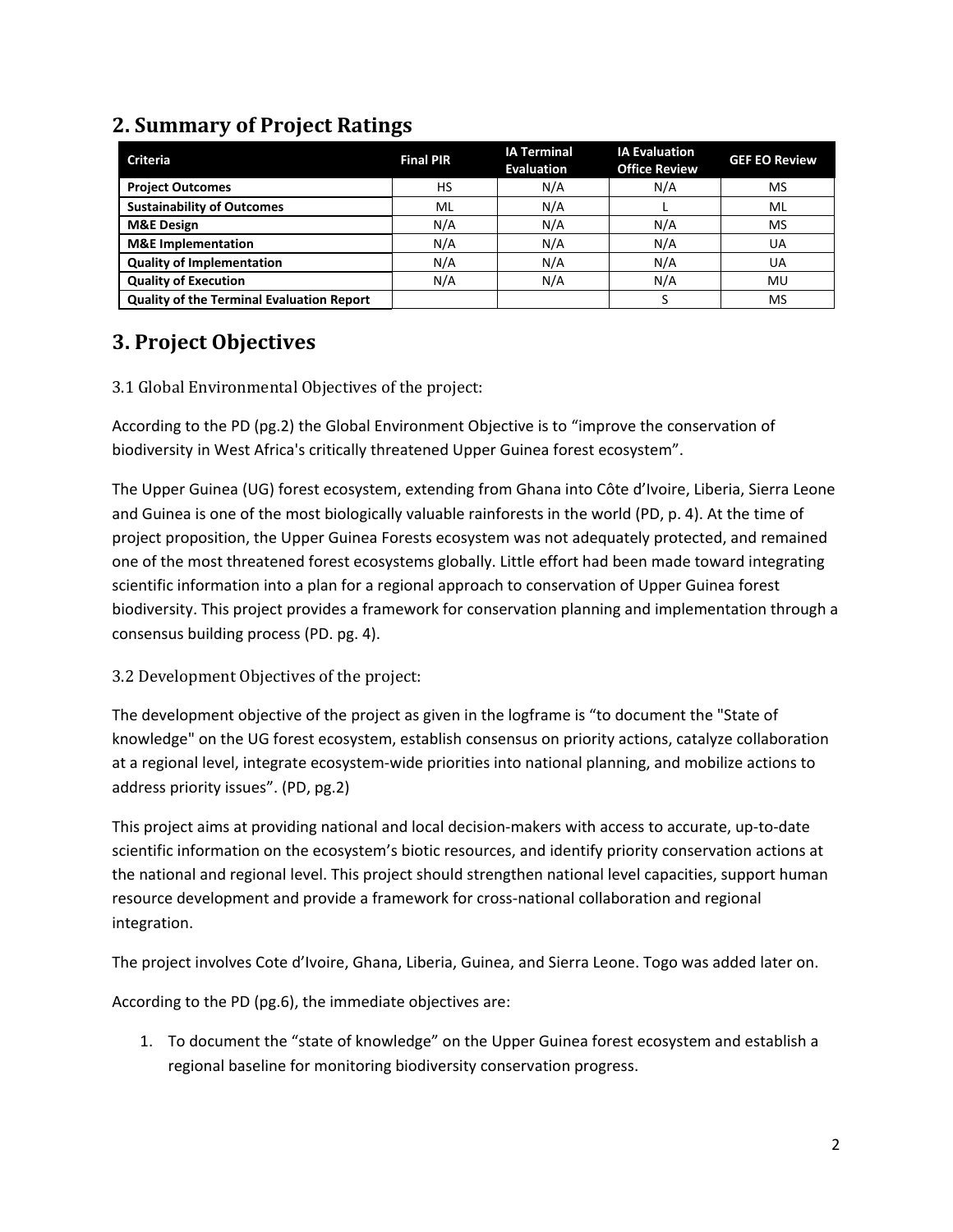- 2. To establish a consensus on priority biodiversity conservation actions and catalyze regional collaboration.
- 3. To integrate ecosystem-wide biodiversity priorities into national planning processes.
- 4. To mobilize specific actions that address priority issues for the Upper Guinea forest ecosystem.

The PD (pg.7) shows that the project is divided into three phases:

- 1. "From Building a State of Knowledge to Consensus Conservation Priorities". This phase's objective is to carry out the planning and execution of a West Africa Conservation Priority-Setting workshop involving representatives from the governments of the participating countries, prospective donors, scientists and conservation professionals.
- 2. "From Conservation Priorities to Sustainable Resource Planning". This phase aims at creating a package of the workshop results with a series of products to be disseminated by national steering committees and incorporating them into National Environmental Strategies and Environmental Action Plans.
- 3. "From National Action to Regional Collaboration", this final phase is meant to ensure sustainability of project through international financing.

3.3 Were there any **changes** in the Global Environmental Objectives, Development Objectives, or other activities during implementation?

The TE slightly changes the wording of the GEO to "maintain and restore the biodiversity of the UG forest ecosystem" (TE, pg.4). No specific reasons and /or explanations are given for this change.

The TE also presented a slightly different version of the Development Objective to "to assist stakeholders (national and local governments, donors, NGOs, communities, etc.) to integrated ecosystem-wide biodiversity priorities into regional and national planning and actions" (TE, pg. 4). No specific reasons and/or explanations are given for this change.

The project should have involved only five countries, but Togo was added later on (PIR, pg.1).

### **4. GEF EO assessment of Outcomes and Sustainability**

Please refer to the GEF Terminal Evaluation Review Guidelines for detail on the criteria for ratings.

Relevance can receive either a Satisfactory or Unsatisfactory rating. For Effectiveness and Cost efficiency, a six point rating scale is used (Highly Satisfactory to Highly Unsatisfactory), or Unable to Assess. Sustainability ratings are assessed on a four-point scale: Likely=no or negligible risk; Moderately Likely=low risk; Moderately Unlikely=substantial risks; Unlikely=high risk. In assessing a Sustainability rating please note if, and to what degree, sustainability of project outcomes is threatened by financial, sociopolitical, institutional/governance, or environmental factors.

Please justify ratings in the space below each box.

| 4.1 Relevance | Rating: Satisfactory |
|---------------|----------------------|
|---------------|----------------------|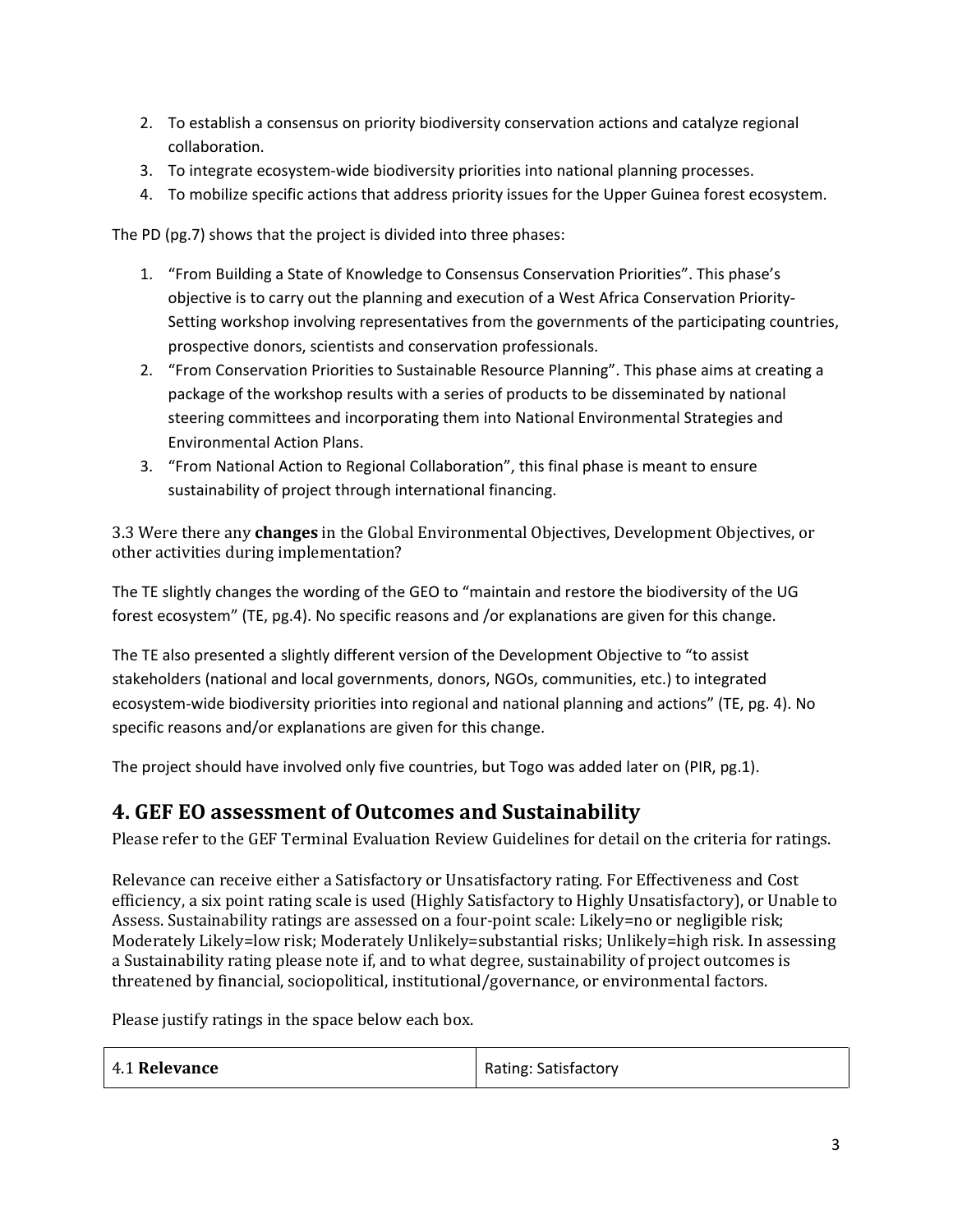This project is relevant to the countries' priorities. Four of the five countries had ratified the CBD; Guinea in May of 1993, Ghana in August of 1994, Cote d'Ivoire in November of 1994, and Sierra Leone in December of 1994. Liberia had not ratified the CBD and therefore was not eligible for GEF funding. However, since Liberia contains some of the largest remaining blocks of Upper Guinea Forest, the executing agency (Conservation International) financed its participation (PD, pg.4).

All five countries involved in the project had either completed Tropical Forestry Action Plans, National Environment Action Plans and National Biodiversity Strategies, or were in the process of developing them. The project's objective to strengthen national level initiatives by empowering the conservation sector and promoting regional integration of biodiversity conservation is consistent with GEF's Biodiversity Operational Program for forest ecosystems (OP #3) (PD, p.4).

| <b>4.2 Effectiveness</b> | Rating: Moderately Satisfactory |
|--------------------------|---------------------------------|
|                          |                                 |

Overall, the project contributed to the conservation of biodiversity in the UG Forest ecosystems of West Africa by improving the baseline knowledge and reaching consensus on the conservation priority areas. Several regional consensus priorities were included in Guinea's National Biodiversity Strategy. The project was able to leverage some additional funds for the continuation of the project. However, the project results are not yet incorporated in the strategic action plans of the remaining 4 countries, as called for in the PD.

Phase I (the Conservation Priority-Setting Workshop) was according to the TE, a productive workshop (TE, pg. 7). It brought together more than 90 organizations and 150 experts. They developed a set of consensus conservation priorities. According to the TE, the success of the workshop was due to the fact that several participants were involved in the preparation process of the workshop. Not only the workshop defined conservation priorities, it also provided an opportunity for participants to network by meeting colleagues in the same field, and to share national expertise and knowledge (TE, pg.7).

Phase II (production of workshop results and integration of ecosystem-wide biodiversity priorities into national planning processes) was less successful. This phase, as planned in the original design, should have produced a conservation priority map, a Final Report, and a CD-ROM, to be disseminated among the participants and other key stakeholders in the region. The conservation priority map was produced and was according to the TE very useful and widely used by the stakeholders (TE, pg.9). However, both the final report and the CD-ROM took longer to be completed and therefore were not disseminated, nor translated into French (which limits the effect in the Francophone countries of the region) (TE, pg. 11). CI worked to provide national steering committees with information on biodiversity conservation areas, to stimulate planning. These efforts were most successful in Guinea, where a new national biodiversity strategy was developed. Efforts were started in Ghana and Liberia, but the outcome is still uncertain in these countries. Efforts in Cote d'Ivoire and Sierra Leone were limited by the conflict situations in those countries. Overall, it appears that the project may have promised too much in this regard given the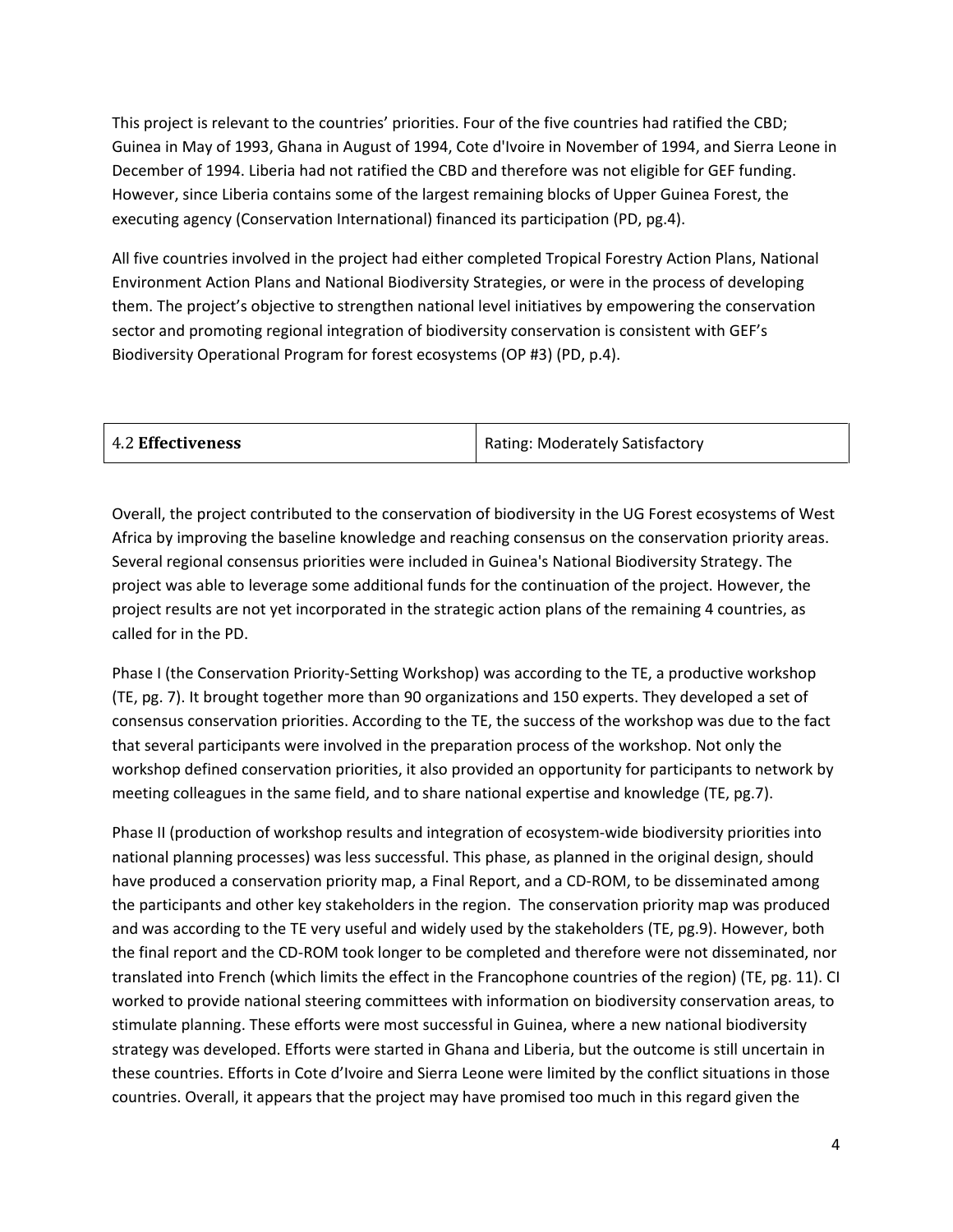limited timing and funding available. As stated in the TE, "... the project came to a close when much of this stimulation effort was needed most. This is unfortunate as the response from those interviewed, almost across the board, is that the opportunity is still there to push the processes forward" (TE, pg 12).

Phase III (organization of a Donor Conference) was altered very early on in the project and stems from what was already mentioned in the discussion of donor engagement at the priority-setting workshop (TE, pg. 13). A Donor Conference should have been organized to review the results of the revised national plans and to highlight regional biodiversity opportunities. The product from the previous events was expected to stimulate donor interest and participation. However this did not happen, the project management decided not to implement this phase. The donors were reluctant to make commitments at the end of the workshop from Phase I. The TE indicates that donors prefer site-specific interventions as opposed to the regional approaches. The TE mentions that "many of those interviewed were clear to point out that more does need to be done to generate a broader understanding and perspective among the donor community" (TE, pg.13).

Finally, the social and political unrest in the region altered some of the project 'results; the Coup d'Etat in Cote d'Ivoire and the Civil war in Sierra Leone hindered the assistance efforts in both countries.

The efficiency of the project is moderately unsatisfactory for several reasons: there has been disbursement of funds issues, and there have been delays in the delivery of some of the outputs (the Final Report and the CD-ROM).

According to the TE, there were problems with the disbursement of funds that created difficulties for CI to implement the project on schedule. The initial payment made by UNDP in October 1998 was smooth, however the following payments were irregular and difficult for the project team to manage. According to the TE (pg. 15), "the project team would submit the required reports that were then questioned back and forth in a cumbersome manner taking an unnecessarily long time to complete". The project team said that the second payment was made in the summer 1999, and after that there was no more payment until the last one in the first quarter of 2001. This last payment was the balance remaining on the total grant. The TE does not explain what, if any, were the issues UNDP had with the deliverables from the project team. The reason for this irregular schedule of disbursements seems to have been a misunderstanding of the terms for disbursement of funds, since the deliverables were questioned by UNDP. This led to delays and had negative impacts in the project implementation (TE, pg.15).

Moreover as mentioned above in the effectiveness section, there have been important delays in the delivery of the main outputs; the Final Report and the CD-ROM, and phase III was not implemented.

| 4.4 Sustainability | Rating: Moderately Likely |
|--------------------|---------------------------|
|--------------------|---------------------------|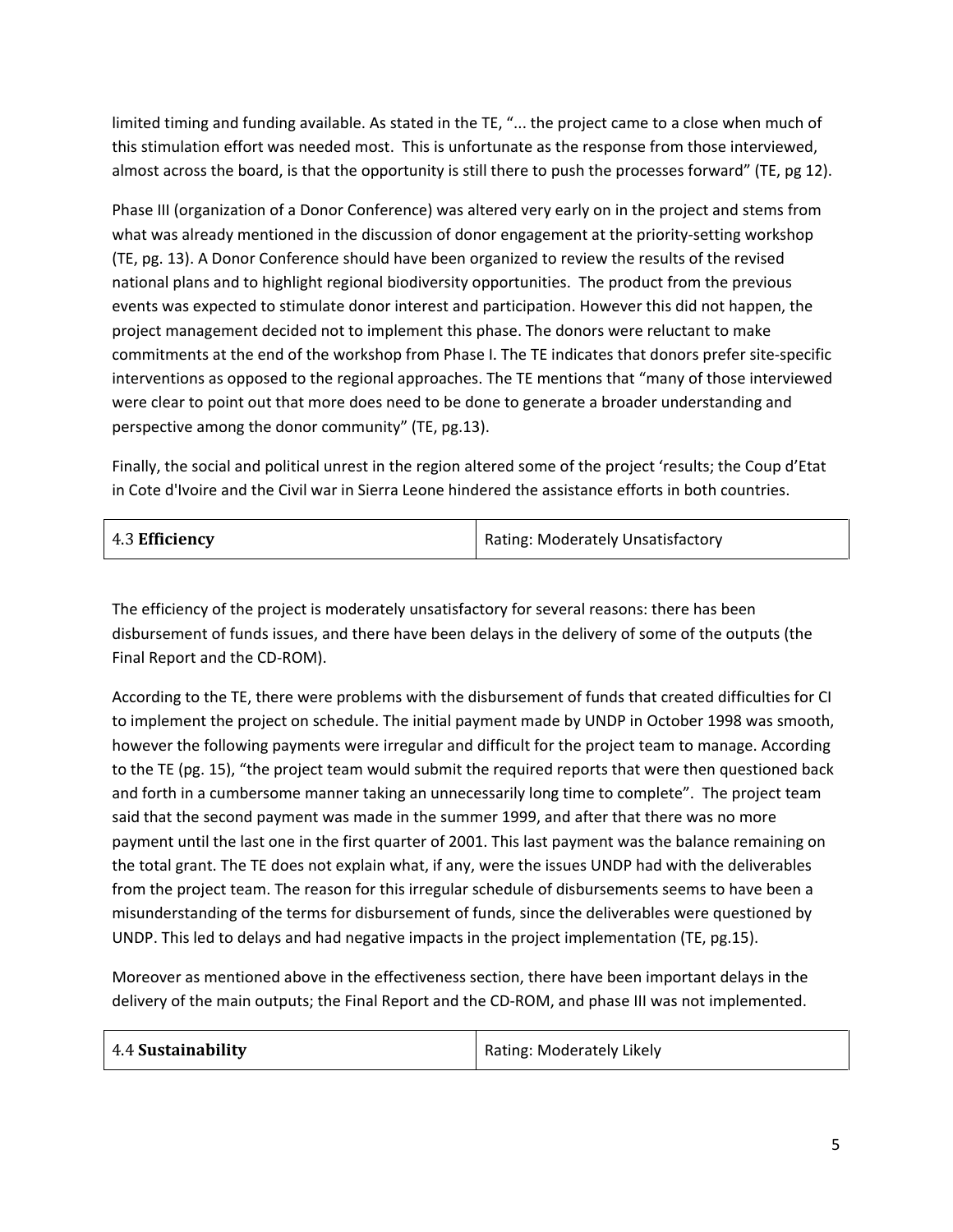The TE rates sustainability of project outcomes as Likely. This TER assesses a slightly lower rating for sustainability, Moderately Likely, finding some socio-political and institutional risks.. Overall, the participatory nature of the entire process was very helpful in ensuring project sustainability. However, according to the TE (pg.19), "much more could have been done to ensure the projects long-term success".

Risks to the sustainability of project outcomes is further assessed along the following four dimensions:

#### Financial Sustainability: Likely

The project outcomes include several catalytic impacts such as the stimulation of new conservation actions and investments; the Critical Ecosystem Partnership Fund (CEPF) committing \$4.3 million dollars to conservation efforts, and the European Union funding 1 million Euros for the Liberia Forest Reassessment. The priority-setting process provided focus for the investment. Several projects are funded and many more are in the pipeline (TE, pg.19). However, sustainability could have been improved by increasing international financing (this should have been done with Phase III).

#### Sociopolitical Sustainability: Moderately Likely

The workshop in Phase I used a participatory approach to set priorities for conservation of the UG. A consensus was achieved among the 90 institutions and 150 experts that were involved in the process. The participatory nature of the process is very promising to ensure sustainability.

However, the project should have facilitated the coordination of information networks that could have been developed and that would provide a good avenue for sustaining the early impacts of the project and advocating further impacts. There was so many participants and stakeholders that met during the workshop, the opportunity to facilitate the continuation of interaction among this diverse group was not realized (TE, pg.19).

#### Institutional Sustainability: Moderately likely

The project resulted in the integration into National Biodiversity Action Plans of the results gotten from the priority-setting process, some of these have been revised and others are underway. However, sustainability could have been improved by working more closely with governments to ensure adoption of National Biodiversity Plans.

#### Environmental Sustainability: Unable to Assess

There is no information in the TE about environmental sustainability.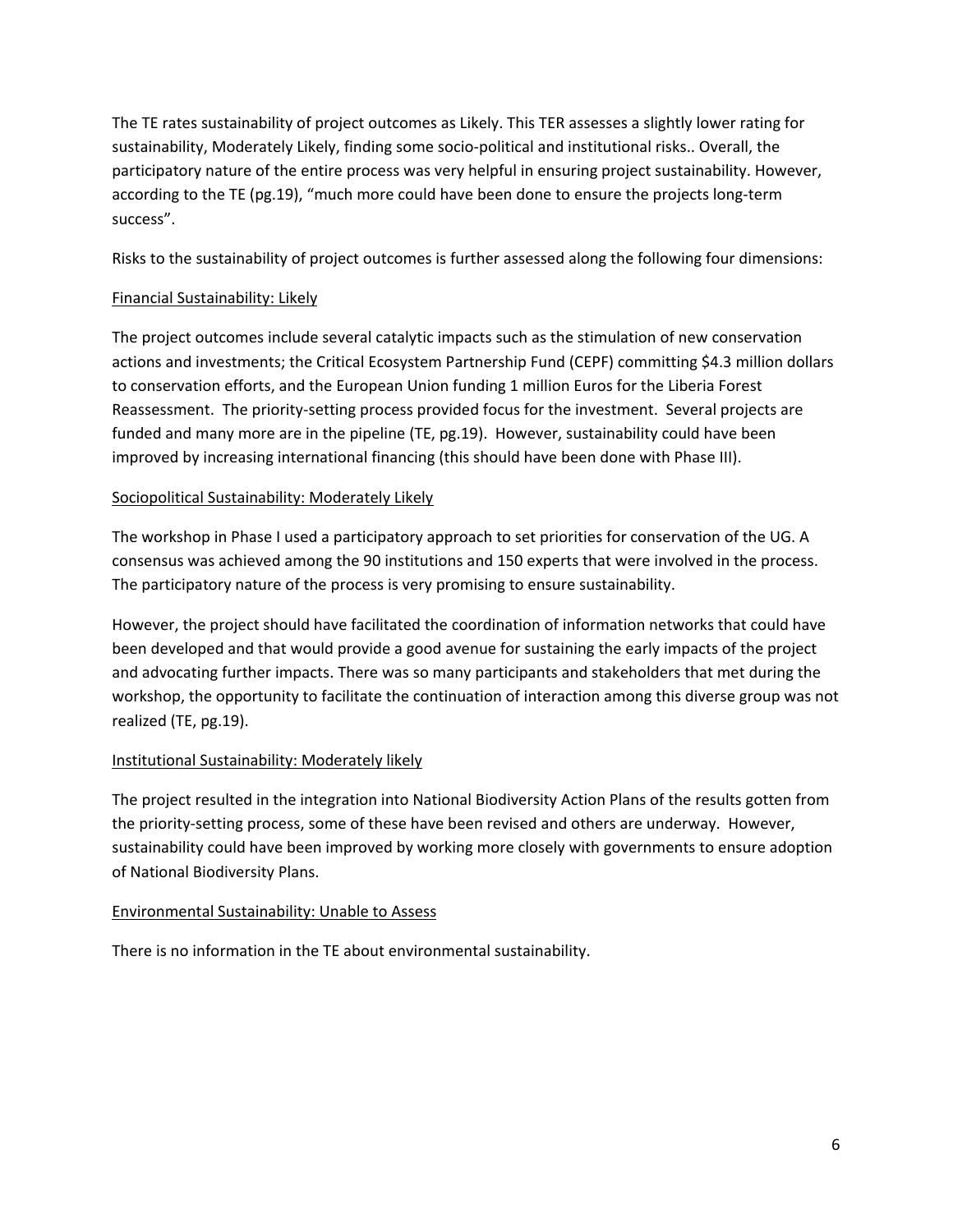### **5. Processes and factors affecting attainment of project outcomes**

5.1 Co-financing. To what extent was the reported co-financing essential to the achievement of GEF objectives? If there was a difference in the level of expected co-financing and actual co-financing, then what were the reasons for it? Did the extent of materialization of co-financing affect project's outcomes and/or sustainability? If so, in what ways and through what causal linkages?

The TE indicates that Conservation International contributed \$207,000 in co-financing to allow Liberia to participate in the project, since Liberia had not ratified the CBD and therefore was not eligible for GEF funding (TE, pg.14). All other components were financed solely with GEF funding.

5.2 Project extensions and/or delays. If there were delays in project implementation and completion, then what were the reasons for it? Did the delay affect the project's outcomes and/or sustainability? If so, in what ways and through what causal linkages?

There was no extension given to the project. However, the delivery of some outputs was delayed. Both the Final Report & CD-ROM took longer to complete, and have not been disseminated to the field and been put to use. According to the TE, the report and data elements for these products were completed a year before, however, it took a full year to publish the two (TE, pg.10). The delayed delivery of these products was due to the thorough process of reviewing drafts of the report with key stakeholders. According to the TE, they recognized the importance of gaining consensus on these products and this consensus was given priority over the timing of their completion. This delay resulted in the delay of possible impacts that could have been realized by many of the stakeholders that participated in the workshop (TE, pg.10).

In Cote d'Ivoire and Sierra Leone the reasons for the delays are different. They were due to the conflict situations. In Cote d'Ivoire, preliminary work had started but the coup hindered a lot of the process in that the national steering process could not get underway. In Sierra Leone, the war hindered the majority of the process. The project has not been able to do much other than invite a few participants from Sierra Leone to join in the initial workshop (TE, pg.12).

5.3 Country ownership. Assess the extent to which country ownership has affected project outcomes and sustainability? Describe the ways in which it affected outcomes and sustainability, highlighting the causal links:

The country ownership was very strong in this project and led to a very successful workshop. This was mainly due to the involvement of several participants in the preparation process. Many participants played a role in the preparation process, either by gathering data, or by verifying data to be used. According to the TE (pg. 7) "there seems to have been a great sense of ownership of the process and the eventual products to come as a result".

### **6. Assessment of project's Monitoring and Evaluation system**

Ratings are assessed on a six point scale: Highly Satisfactory=no shortcomings in this M&E component; Satisfactory=minor shortcomings in this M&E component; Moderately Satisfactory=moderate shortcomings in this M&E component; Moderately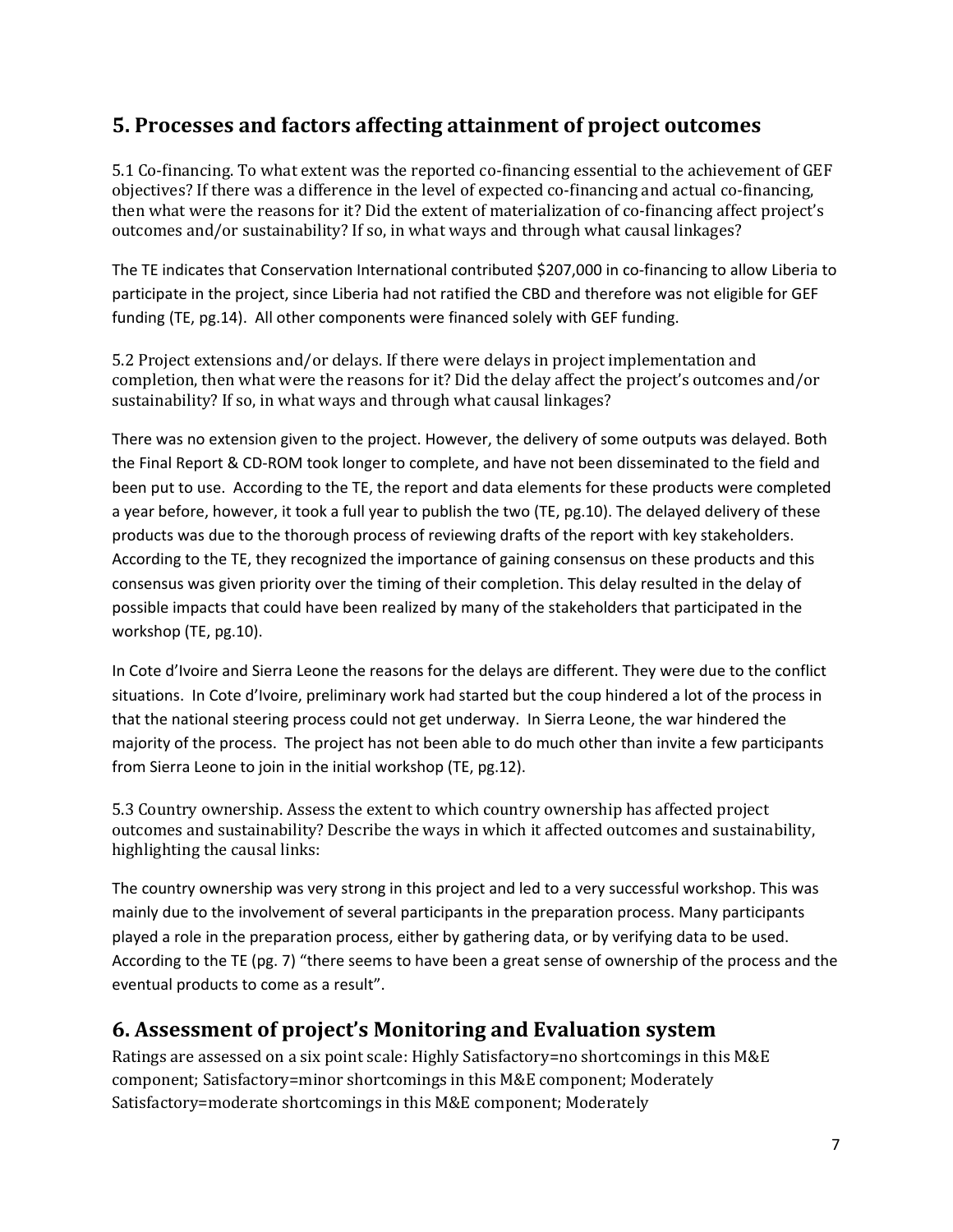Unsatisfactory=significant shortcomings in this M&E component; Unsatisfactory=major shortcomings in this M&E component; Highly Unsatisfactory=there were no project M&E systems.

Please justify ratings in the space below each box.

| 6.1 M&E Design at entry | Rating: Moderately Satisfactory |
|-------------------------|---------------------------------|
|                         |                                 |

The M&E design at entry is Moderately satisfactory.

There is a detailed logical framework in the PD, however, it is repetitive. It gives the performance indicators, means of verification, and assumptions for the GEO, DO, the expected outcomes and the outputs. the logical framework tries to cover all grounds and therefore some of the indicators are the same, making it redundant. According to the TE, this did not have impact on the project activities. (TE, pg.4).

Most of the indicators are SMART indicators, however, the logframe does not contain targets..

Moreover, the responsibility of the M&E is given to the Steering Committee; and there is a budget allocated for the M&E activities (PD, pg.12)

| 6.2 M&E Implementation<br>Rating: Unable to assess |  |
|----------------------------------------------------|--|
|----------------------------------------------------|--|

There is very little information in the TE about the M&E implementation.

The TE mentions that there was adaptive management during the course of the project implementation. The project adapted to local circumstances. For example, national steering committees should have been created to review National Biodiversity Strategies and Environmental Action Plans according to the information collected during the workshop. However, no formal arrangement has been developed, CI actually adjusted its plan and rather than creating new structures for the steering processes in each country, they decided to tap into existing structures (TE, pg.11).

### **7. Assessment of project implementation and execution**

Quality of Implementation includes the quality of project design, as well as the quality of supervision and assistance provided by implementing agency(s) to execution agencies throughout project implementation. Quality of Execution covers the effectiveness of the executing agency(s) in performing its roles and responsibilities. In both instances, the focus is upon factors that are largely within the control of the respective implementing and executing agency(s). A six point rating scale is used (Highly Satisfactory to Highly Unsatisfactory), or Unable to Assess.

Please justify ratings in the space below each box.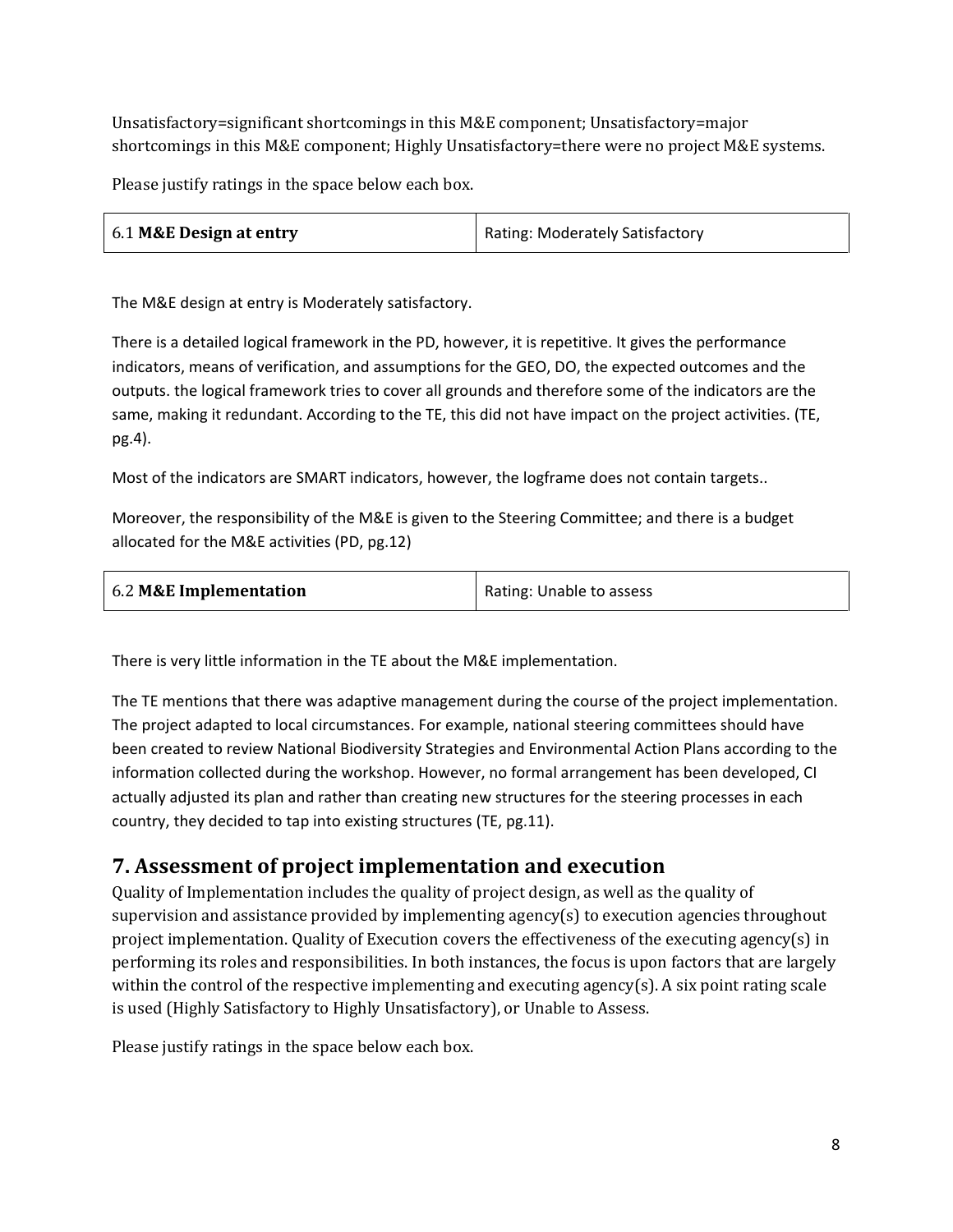| 7.1 Quality of Project Implementation | Rating: Unable to Assess |
|---------------------------------------|--------------------------|
|                                       |                          |

Project implementation was done by UNDP. TE however only discusses UNDP's performance at two points:

On one hand, there have been irregularities in fund disbursements, as explained in the efficiency section. This has had an impact on the project implementation schedule. Apparently the reports submitted by the executing agency were questioned back and forth by UNDP, taking a long time to complete. The TE believes that "the burden most likely falls on both parties" (TE, pg. 15).

On the other hand, the TE mentions that UNDP is making great use of the project outputs (especially the map) to determine its own investment in the region. However, the data to be provided in the CD is needed. UNDP has been able to determine some priorities and actions, but they would need detailed data to be clearer on their decisions.

No other information is given in the TE to be able to assess the quality of UNDP performance.

Conservation International (CI) is the executing agency of this project. Their performance is rated Moderately Satisfactory.CI faced some unexpected internal challenges during the course of the project and they also faced disbursement issues that created added difficulties to project execution.

One of these challenges is that by the project's end, all the member of the CI team, except one person, was new in their position, including the senior director of CI's West Africa division. This was due to institutional issues and had a negative impact on implementation. During the same period of time, CI changed its working focus from site-specific interventions to larger scale efforts. This led to institutional adjustments that hindered the team's ability to implement effectively the project. Moreover, at the end of 2000 CI moved its headquarters and this caused some delays in producing the final report and CD-ROM. However, according to the TE, "the majority of the project deliverables have been completed and there clearly are signs of impact already" (TE, pg.15).

One of the other challenges was the financial management of project funds by the project team that was not very strong. The financial reporting was behind schedule almost from the beginning. According to the TE, it was a weakness of the execution team but it was also an issue with the reporting format that was difficult to understand and unclear. CI could not follow the guidelines and consistently submitted incorrect reports to UNDP. According to the TE, the "final agreement was that CI would receive a lump sum payment to cover all outstanding and anticipated expenses" (TE, pg.15)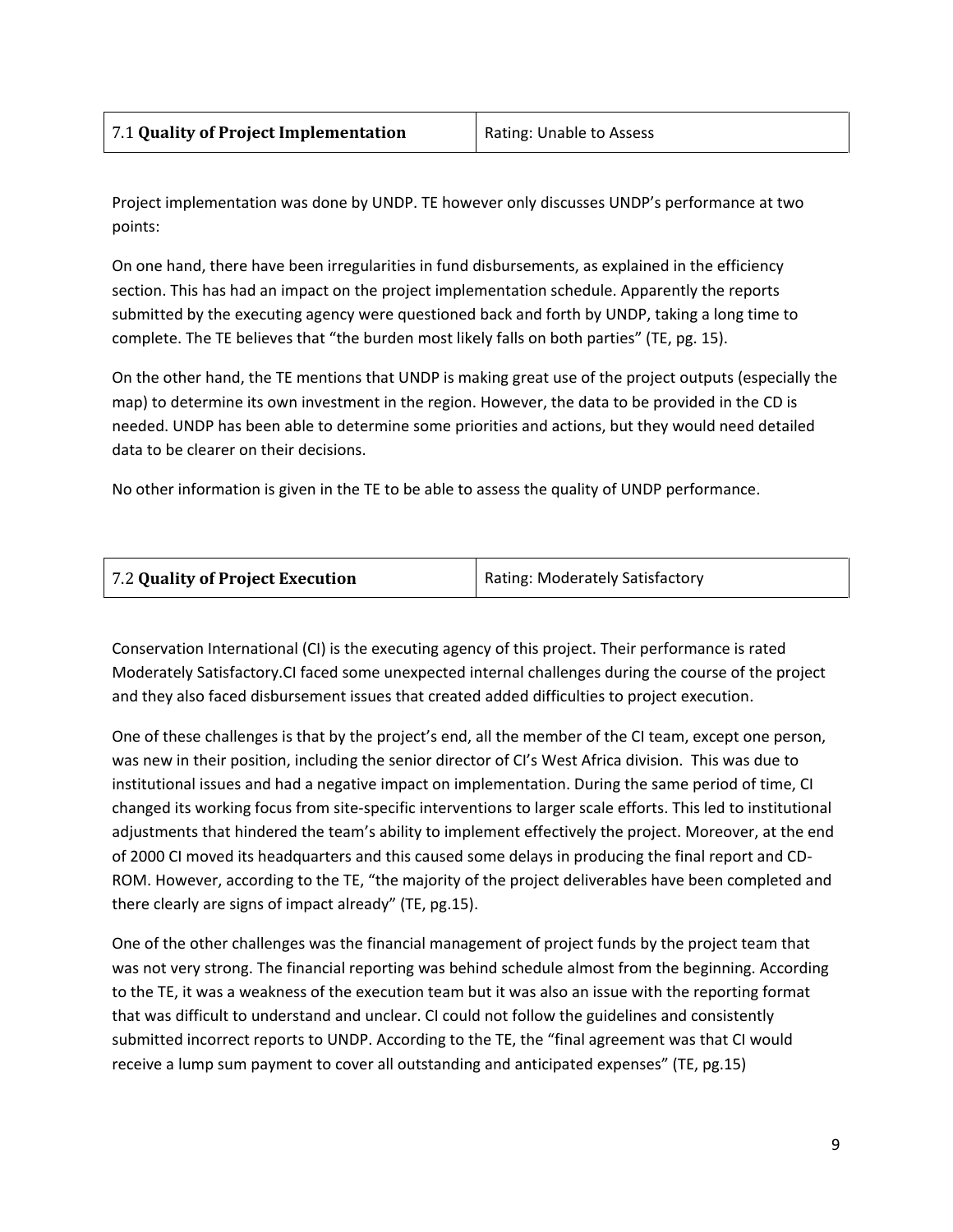However, even facing those difficulties, CI was able to deliver quite a lot in this project and reach most of the project's objectives.

## **8. Assessment of Project Impacts**

*Note - In instances where information on any impact related topic is not provided in the terminal evaluations, the reviewer should indicate below that this is indeed the case. When providing information on topics related to impact, please cite the page number of the terminal evaluation from where the information is sourced.* 

8.1 Environmental Change. Describe the changes in environmental stress and environmental status that occurred by the end of the project. Include both quantitative and qualitative changes documented, sources of information for these changes, and how project activities contributed to or hindered these changes. Also include how contextual factors have contributed to or hindered these changes.

No environmental changes are reported in the TE, however the last PIR (pg. 5) mentions that the project if continued could have strong long-term benefits for conservation.

8.2 Socioeconomic change. Describe any changes in human well-being (income, education, health, community relationships, etc.) that occurred by the end of the project. Include both quantitative and qualitative changes documented, sources of information for these changes, and how project activities contributed to or hindered these changes. Also include how contextual factors have contributed to or hindered these changes.

In Ghana, GWS used the map produced by the project to introduce conservation priority concepts to around 20,000 kids in 200 schools (TE, pg.18).

8.3 Capacity and governance changes. Describe notable changes in capacities and governance that can lead to large-scale action (both mass and legislative) bringing about positive environmental change. "Capacities" include awareness, knowledge, skills, infrastructure, and environmental monitoring systems, among others. "Governance" refers to decision-making processes, structures and systems, including access to and use of information, and thus would include laws, administrative bodies, trustbuilding and conflict resolution processes, information-sharing systems, etc. Indicate how project activities contributed to/ hindered these changes, as well as how contextual factors have influenced these changes.

#### a) Capacities

Several activities showed a change in capacities.

A workshop happened as an output of the project, and from this workshop a map was produced. The workshop provided a good example of participatory priority setting that generated many of the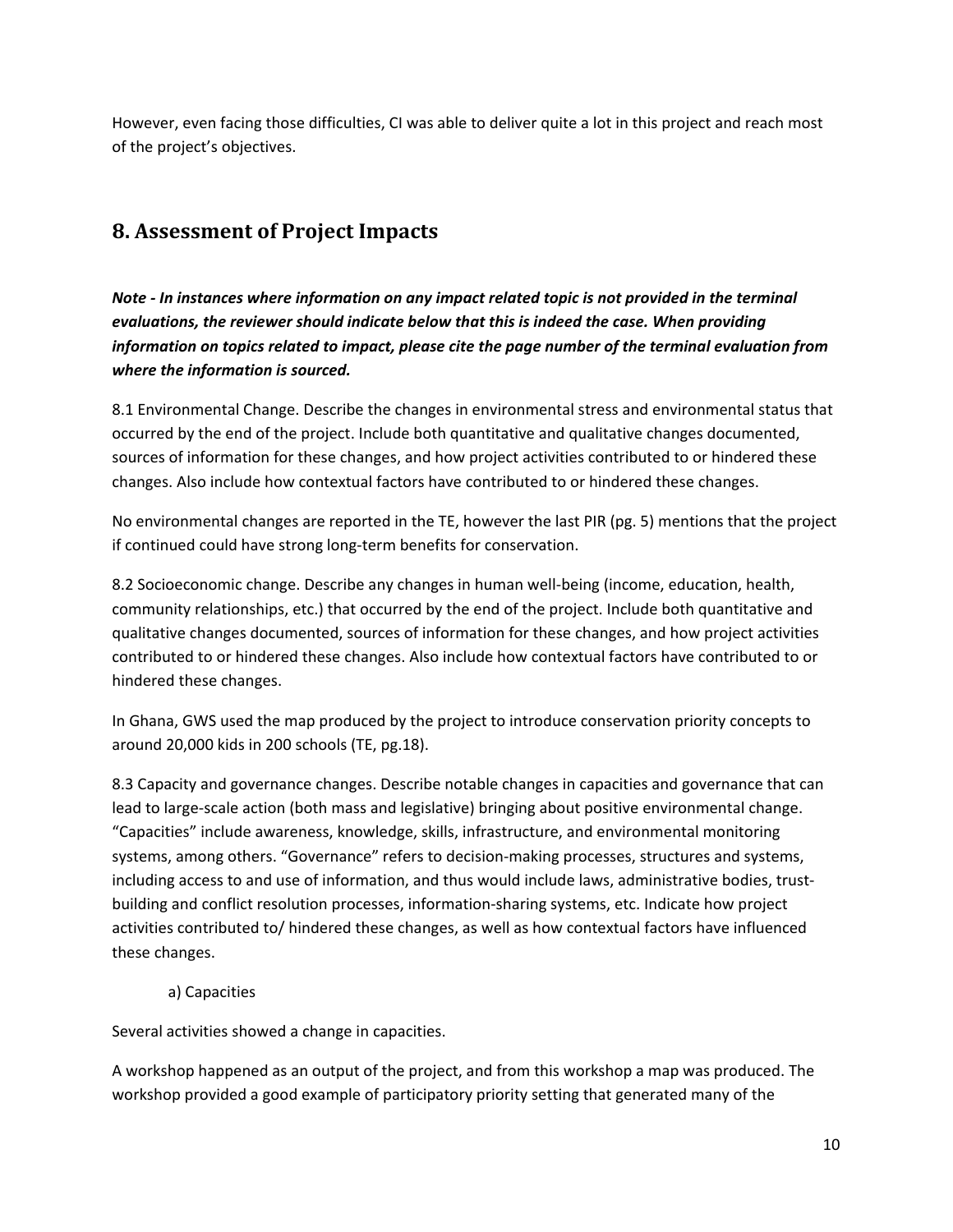expected results such as consensus agreements, enthusiasm, commitment, information-sharing, networking, etc. The outputs of the workshop were a map with priority areas for conservation, as well as a report and a CD-ROM with specific data about the UG forest ecosystem (TE, pg.10).

The map included information on forest cover, population density, birds, biogeography, reptiles and amphibians, insects, protected areas, freshwater aquatic and marine ecosystems, land uses, areas of extractive industries and areas with civil conflict etc. 3,000 maps have been disseminated in participating countries and have been used for planning purposes by WWF, European commission, the World Bank, International and Local NGOs, UNDP, and some of the governments (TE, pg.12)

#### b) Governance

This project developed the first-ever coordinated set of regional priorities for conserving biodiversity in the Upper Guinea forest ecosystem (TE, pg.17).

The project was based on strong stakeholder participation from the initial data collection, to the workshop preparation, the workshop participation, and the dissemination of information products. This led to the development of National Biodiversity Strategies in some countries and additional follow up activities (TE, pg.14).

In Guinea, the project led to the development of a new National Biodiversity Strategy, which included the design of 70 projects based on the priorities identified in the workshop (TE, pg.17).

In Ghana, CI is proposing to finish the development of a National Biodiversity Strategy with funding from the Critical Ecosystems Partnership Fund (TE, pg.18).

In Liberia, Management of the Sapo National Park has resumed, including the establishment of community forests, and the carrying out of new surveys of methods and bio-monitoring (TE, pg.19).

In Cote d'Ivoire the priority-setting project established a framework for managing the protected areas. Such a framework takes into account the local needs and knowledge and is playing an important role in the formulation of a revised national action plan (TE, pg.17).

8.4 Unintended impacts. Describe any impacts not targeted by the project, whether positive or negative, affecting either ecological or social aspects. Indicate the factors that contributed to these unintended impacts occurring.

No unintended impacts are reported in the TE and/or PIR.

8.5 Adoption of GEF initiatives at scale. Identify any initiatives (e.g. technologies, approaches, financing instruments, implementing bodies, legal frameworks, information systems) that have been mainstreamed, replicated and/or scaled up by government and other stakeholders by project end. Include the extent to which this broader adoption has taken place, e.g. if plans and resources have been established but no actual adoption has taken place, or if market change and large-scale environmental benefits have begun to occur. Indicate how project activities and other contextual factors contributed to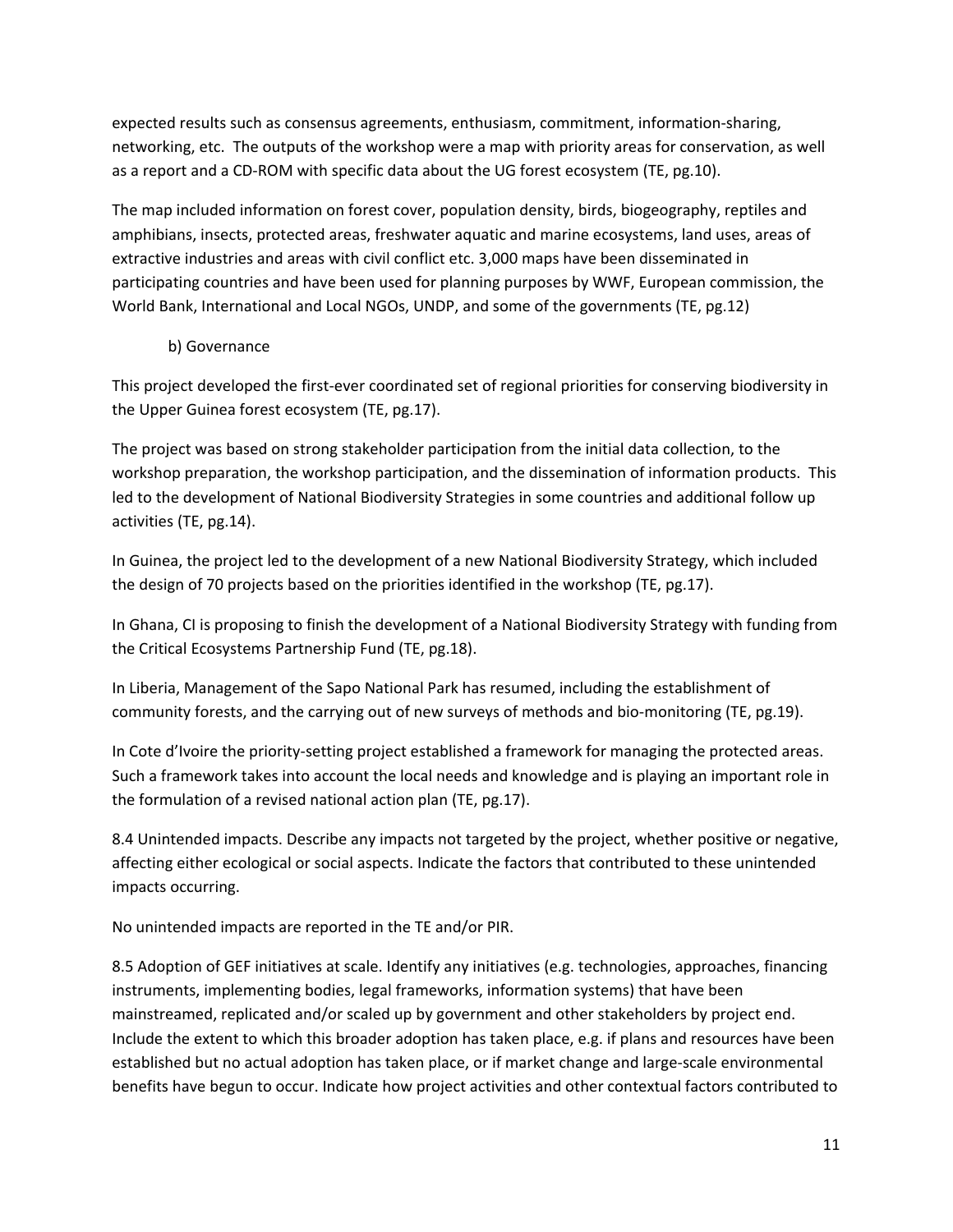these taking place. If broader adoption has not taken place as expected, indicate which factors (both project-related and contextual) have hindered this from happening.

The TE does not indicate if the project had any specific replication plans. However, it says that the priority-setting approach and the lessons learned from the West Africa experience have been shared outside the region. These approach and lessons have been used for the development of new GEF Medium Sized Programs (i.e. in Guatemala, Brazil and Papua New Guinea). In addition, Guinean participants used the UG forest map from the workshop at another priority-setting workshop held in Mali focusing on the Niger Basin (TE, pg. 13).

The Critical Ecosystem Partnership Fund (CEPF), bringing together funding from the World Bank, GEF, CI and the MacArthur Foundation, has committed \$4.3 million towards a set of strategic themes derived directly from the results of the priority-setting project and began funding project activities at the beginning of 2001 (TE, pg.17)

The workshop map showed the biological importance and regional significance of protecting the largest remaining blocks of mature forest in Liberia. This has helped leverage 1 million Euros from the European Commission. These funds should be used in a new Forest Re-assessment project in Liberia, a collaboration between the Forestry Development Authority, CI, Forest Frontiers Initiative (FFI), the Environmental Commission, CEPF, and other institutions (TE, pg.17).

Bird Life International is now involved in a large GEF Regional Program that should be making use of the products to ensure that their strategy conforms to the priorities set from the Priority-Setting Process (TE, pg.10).

The African NGO-Government Partnership for Sustainable Biodiversity Action Program. This is another initiative underway that would otherwise be able to make use of the data provided in the products from the project (TE, pg.10).

One of the catalytic impacts is that the map and its recommendations and priorities are being referenced by donors and governments in their planning and project designs (TE, pg.18).

More examples of replication, mainstreaming and up-scaling are available in the TE from page 16 to page 19.

### **9. Lessons and recommendations**

9.1 Briefly describe the key lessons, good practices, or approaches mentioned in the terminal evaluation report that could have application for other GEF projects.

The Following lessons are given in the TE (pg.22):

(1) The project established a regional identity for conservationists in the countries of the Upper Guinea ecosystem. However, without some continuity to stimulate regional work and regional the momentum of this initial effort will not be sustained.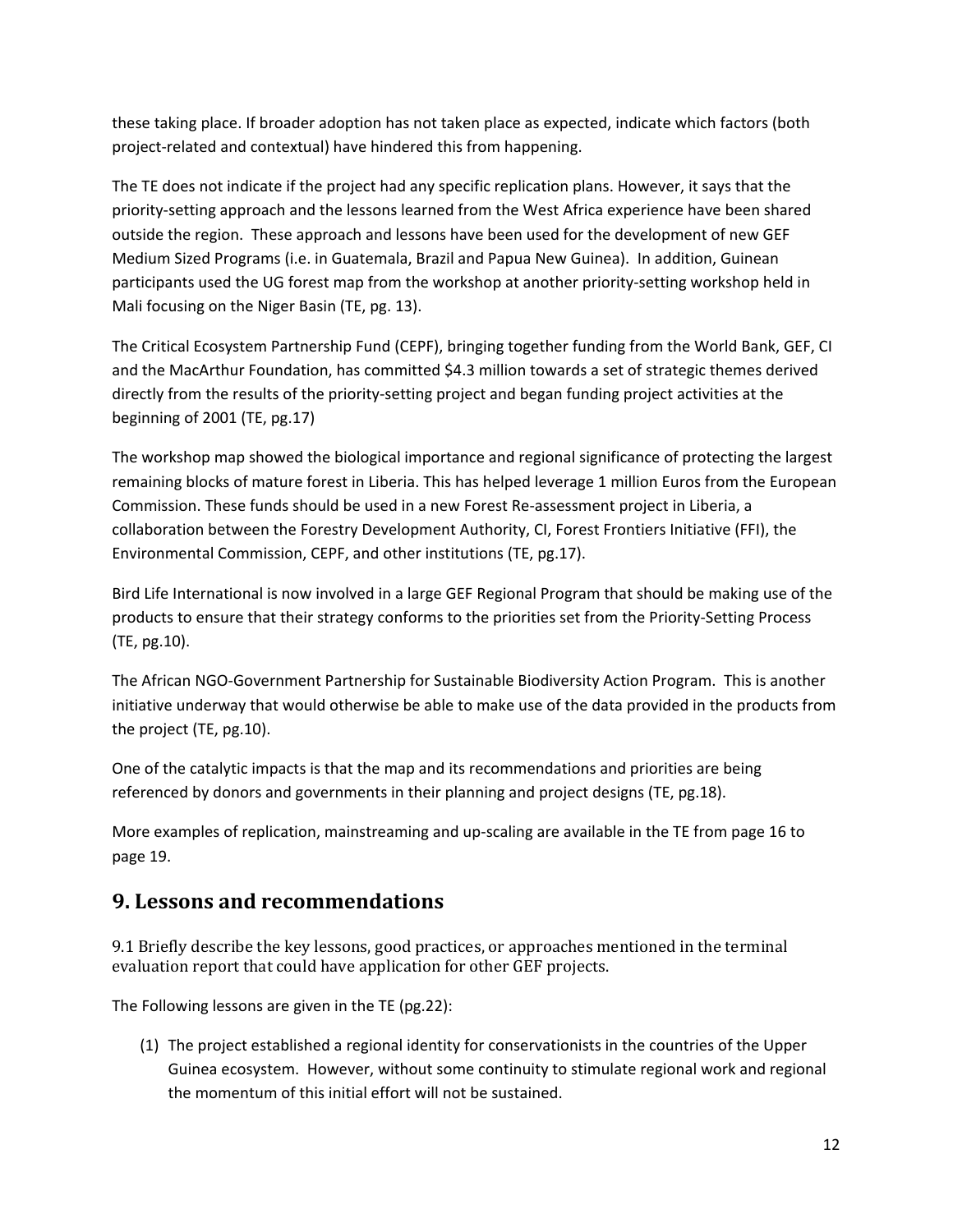- (2) While the region's identity has been strengthened, work remains to be done to promote the entity of the Upper Guinea Forest ecosystem among donor agencies and intergovernmental bodies. Reinforcing this notion is essential if trans-frontier areas are to be effectively conserved.
- (3) The project's databases and products are baseline documents that will be outdated as additional projects, research, and conservation advances are undertaken. Periodic updates to the project's information will be most efficiently made and distributed by web-based technologies, rather than physical distribution of products such as reports, CD-ROMs, etc.
- (4) The project served very well to identify many dedicated and capable professionals who can further a biodiversity agenda in the region. However, the pool of financial resources to undertake recommendations for the region continues to be inadequate in proportion to the appetite and ability in the region.

9.2 Briefly describe the recommendations given in the terminal evaluation.

The following recommendations are given in the TE (pg.22):

- (1) GEF should capitalize on this enthusiasm to continue working in the region, particularly to achieve government commitments through the approval of National Environmental Actions Plans that incorporate the priorities identified in this project
- (2) Project deliverables should follow agreed deadlines. This is particularly important for projects that aim at reaching consensus regarding the management of resources because many decisions will be pending on the proceedings and data presented during the meetings/workshops.
- (3) Drawing on local knowledge and capacities to develop a conservation priority setting workshop was a very effective approach. Given the differing levels of information and capacity within the UG Forest region countries, projects should use the strengths of those with greater capacities to assist those with less
- (4) The conservation priority setting workshops should clearly identify specific activities to be presented at the end of these workshops to stimulate proposals for funding and increase donors' willingness and interest.
- (5) The project demonstrated the great potential for continued collaboration and networking to provide an opportunity for constructive follow-up work.
- (6) There is a need for clearer guidance to develop the logical frameworks. Good logical frameworks are those necessary to achieve the objectives (environmental and development objectives), and the activities should have deadlines, responsible entities, and budgets allocated for each activity, as well as performance indicators.
- (7) There is a need to standardize project accounting and the disbursement procedures for projects.

### **10. Quality of the Terminal Evaluation Report**

A six point rating scale is used for each sub-criteria and overall rating of the terminal evaluation report (Highly Satisfactory to Highly Unsatisfactory)

| Criteria                       | <b>GEF EO comments</b>                                    | Rating |
|--------------------------------|-----------------------------------------------------------|--------|
| To what extent does the report | The report contains an assessment of the project outcomes | ΜS     |